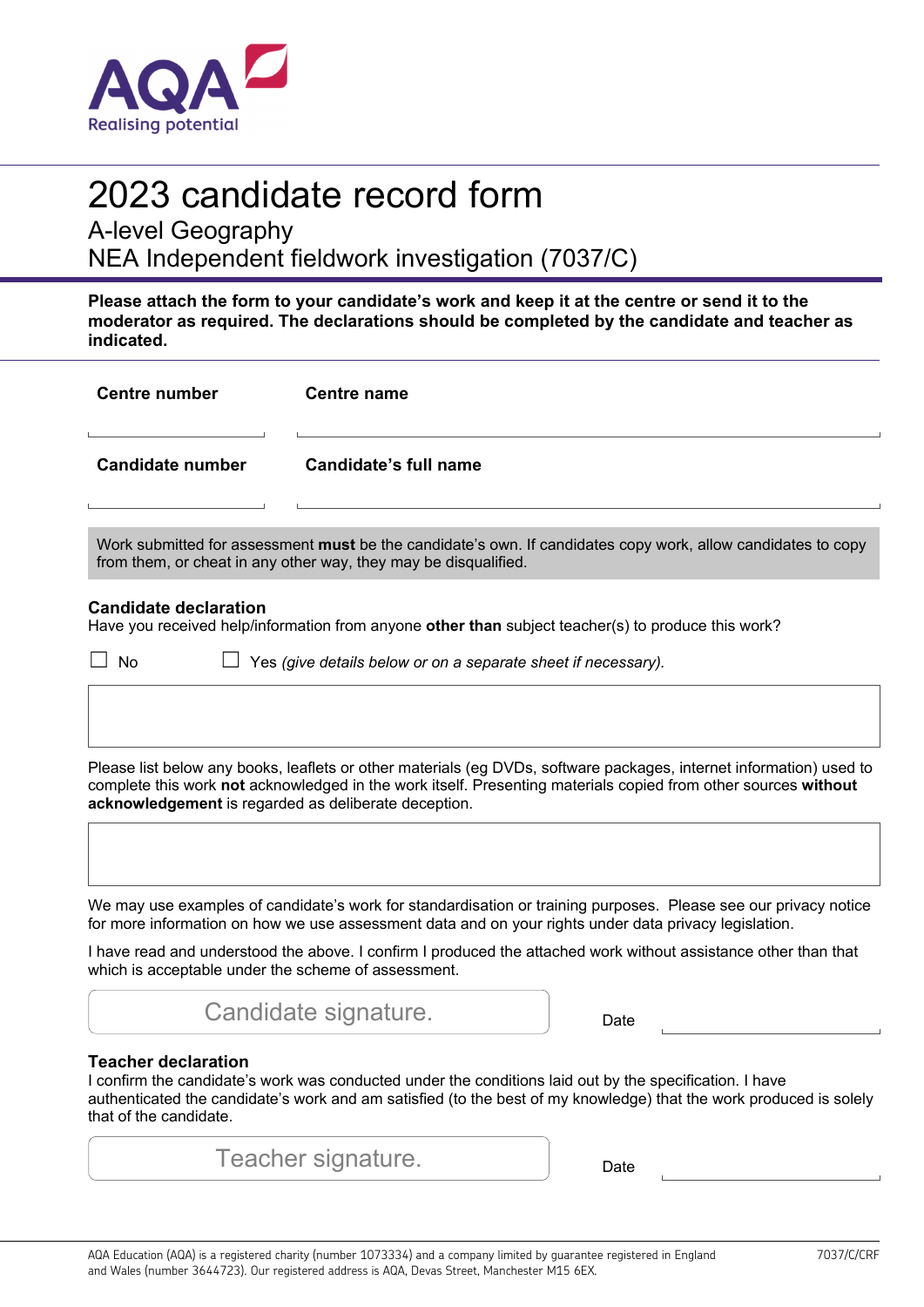and the contract of the contract of the contract of the contract of the contract of the contract of the contract of the contract of the contract of the contract of the contract of the contract of the contract of the contra

## NEA proposal **To be completed by the candidate**

Investigation title

| How the title links to the specification content |  |  |  |  |  |  |  |
|--------------------------------------------------|--|--|--|--|--|--|--|
|--------------------------------------------------|--|--|--|--|--|--|--|

Planned investigation hypothesis or question/sub-questions

Investigation focus – indication of how the enquiry will enable the candidate to address the investigation title and explore the theme in relation to the chosen geographical area

Planned methodology – indication of qualitative and/or quantitative techniques including primary and, if relevant, secondary data collection techniques. Indication of the planned sampling strategy or strategies

|  | Data collection: |  |
|--|------------------|--|
|  |                  |  |

□ Individual □ Group

## **To be completed by the teacher**

| approval can be given | Teacher approval for the investigation or details of any necessary amendments that need to be made before |      |                       |
|-----------------------|-----------------------------------------------------------------------------------------------------------|------|-----------------------|
| Approved              | Approved subject to the implementation of<br>amendments above                                             |      | Resubmission required |
| Full name             |                                                                                                           |      |                       |
|                       | Teacher signature.                                                                                        | Date |                       |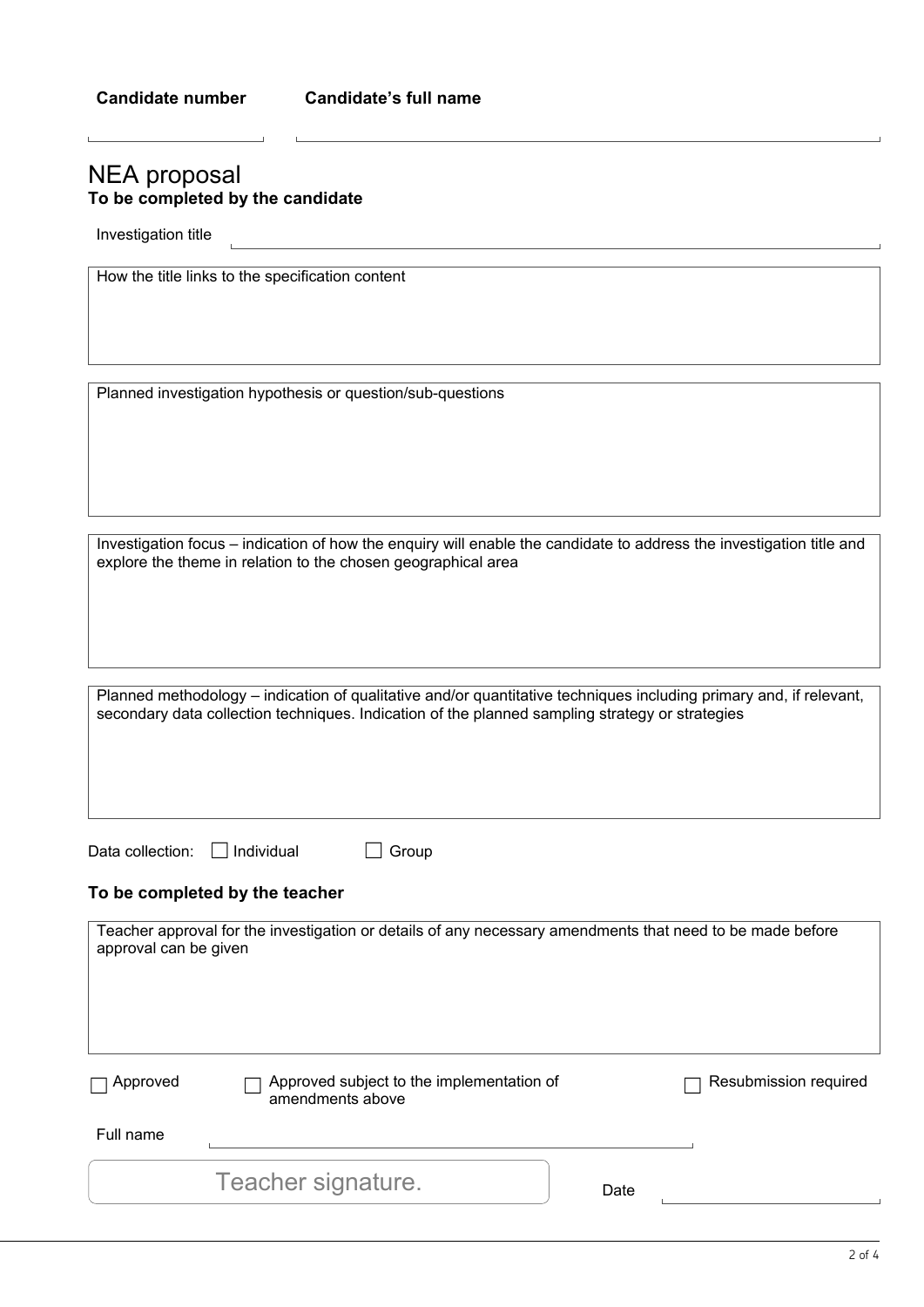$\Box$ 

## **To be completed by the teacher**

 $\mathbf{L}$ 

Marks must be awarded in accordance with the instructions and criteria in the specification.

| Area                                                                                                                                                                                                                                                                  | Level | Overall<br>llevel | <b>Mark</b> | Comment |
|-----------------------------------------------------------------------------------------------------------------------------------------------------------------------------------------------------------------------------------------------------------------------|-------|-------------------|-------------|---------|
| Area 1. Introduction and preliminary research<br>10 marks                                                                                                                                                                                                             |       |                   |             |         |
| (a) To define the research questions which<br>underpin field investigations (AO3)                                                                                                                                                                                     |       |                   |             |         |
| (b) To research relevant literature sources and<br>understand and write up the theoretical or<br>comparative context for a research question<br>(AO3)                                                                                                                 |       |                   |             |         |
| Area 2. Methods of field investigation<br>15 marks                                                                                                                                                                                                                    |       |                   |             |         |
| (a) To observe and record phenomena in the field<br>and devise and justify practical approaches<br>taken in the field including frequency/timing of<br>observation, sampling, and data collection<br>approaches (AO3)                                                 |       |                   |             |         |
| (b) To demonstrate practical knowledge and<br>understanding of field methodologies<br>appropriate to the investigation of human and<br>physical processes (AO3)                                                                                                       |       |                   |             |         |
| (c) To implement chosen methodologies to collect<br>data/information of good quality and relevant to<br>the topic under investigation (AO3)                                                                                                                           |       |                   |             |         |
| Area 3. Methods of critical analysis<br>20 marks                                                                                                                                                                                                                      |       |                   |             |         |
| (a) To demonstrate knowledge and understanding<br>of the techniques appropriate for analysing field<br>data and information and for representing<br>results, and show ability to select suitable<br>quantitative or qualitative approaches and to<br>apply them (AO3) |       |                   |             |         |
| (b) To demonstrate the ability to interrogate and<br>critically examine field data in order to comment<br>on its accuracy and/or the extent to which it is<br>representative, and use the experience to<br>extend geographical understanding (AO3)                    |       |                   |             |         |
| (c) To apply existing knowledge, theory and<br>concepts to order and understand field<br>observations (AO2)                                                                                                                                                           |       |                   |             |         |